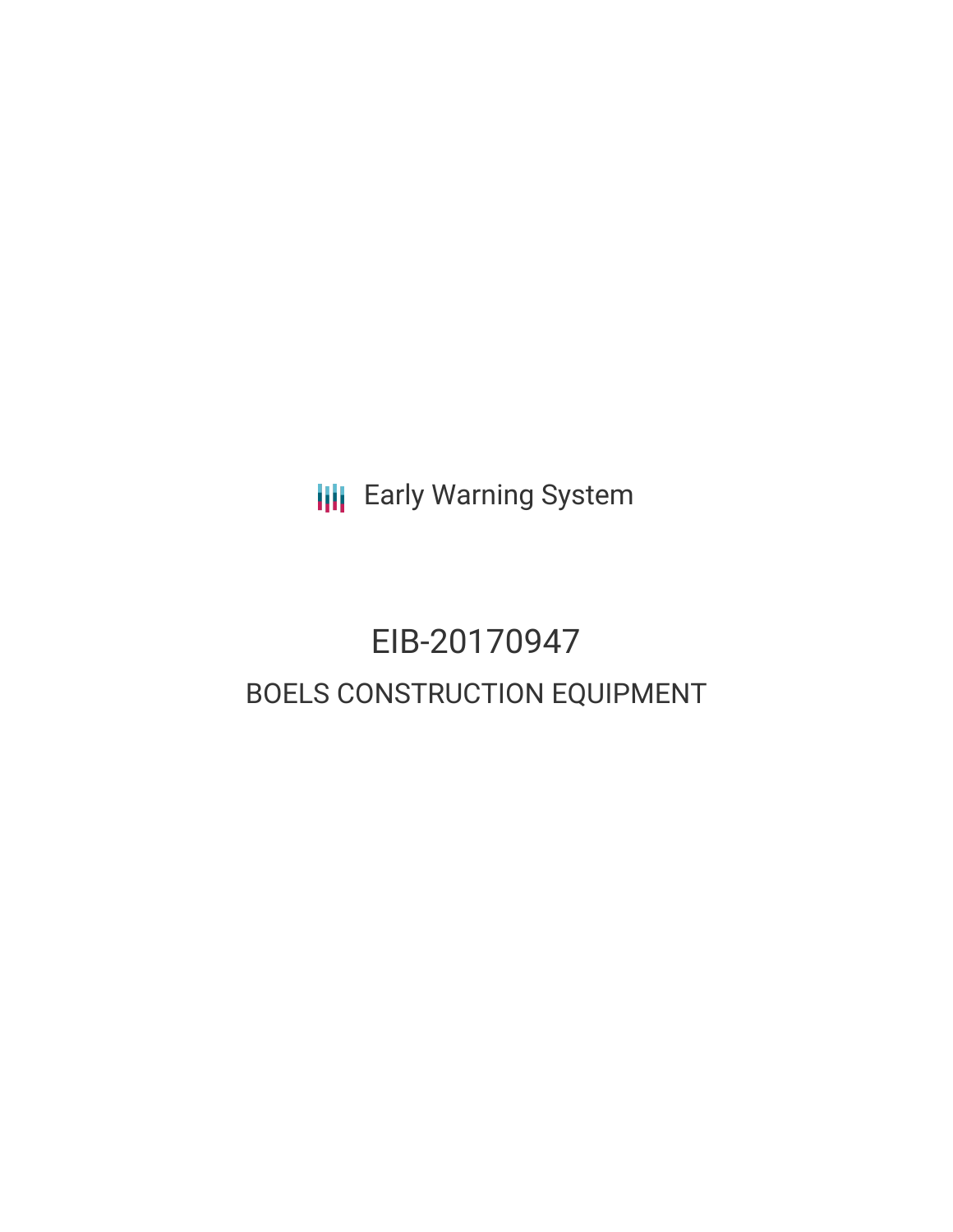#### **Quick Facts**

| <b>Countries</b>               | Belgium, Netherlands           |
|--------------------------------|--------------------------------|
| <b>Financial Institutions</b>  | European Investment Bank (EIB) |
| <b>Status</b>                  | Proposed                       |
| <b>Bank Risk Rating</b>        | U                              |
| <b>Borrower</b>                | <b>BOELS TOPHOLDING BV</b>     |
| <b>Sectors</b>                 | Construction                   |
| <b>Investment Type(s)</b>      | Loan                           |
| <b>Investment Amount (USD)</b> | $$61.86$ million               |
| <b>Project Cost (USD)</b>      | \$123.73 million               |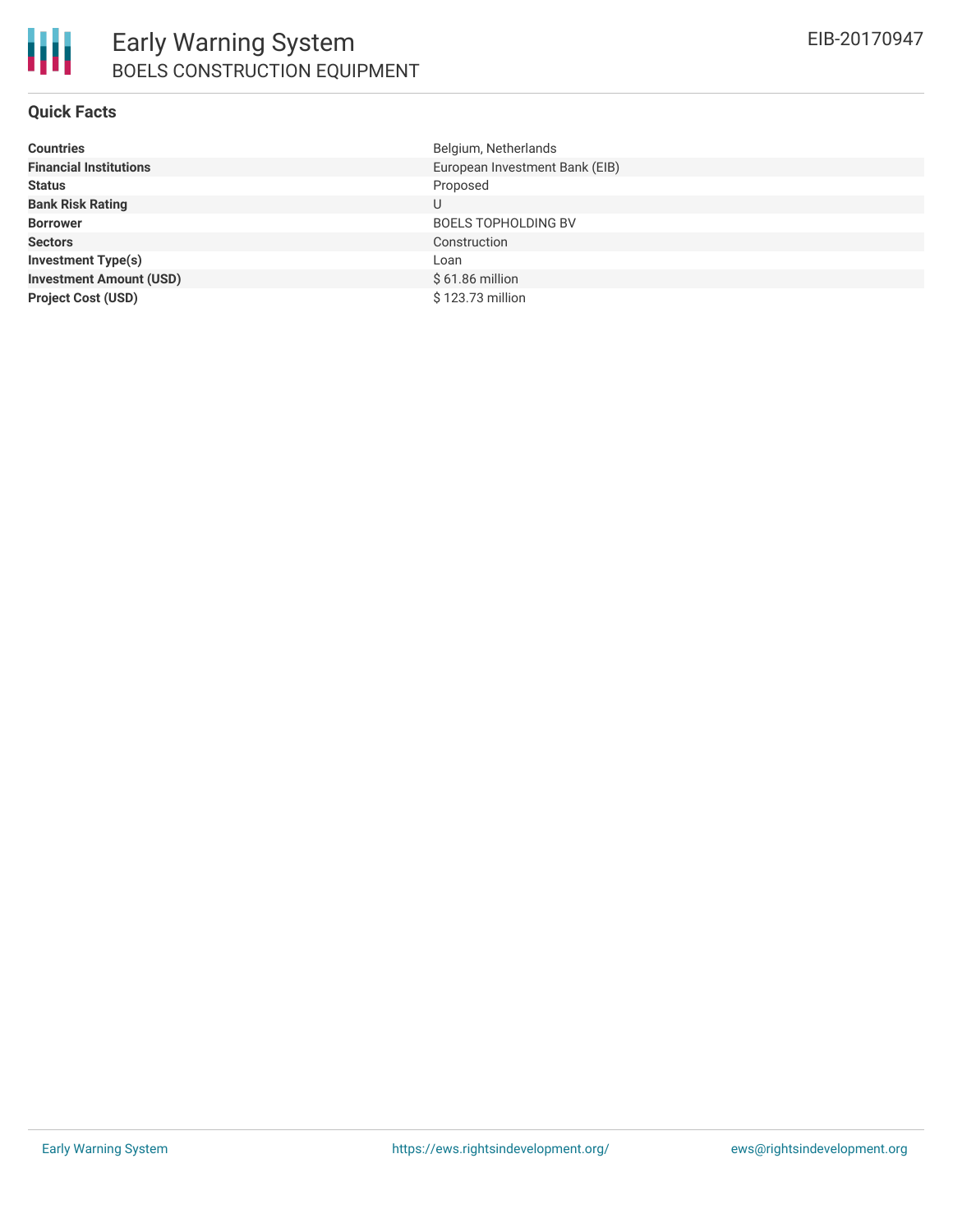



## **Project Description**

The project consists of the 2018 investments in new rental equipment in the EU by an innovative mid-cap. The main customer segments are within the construction sector, but the customer base also includes installation companies, industrial plants, shipyards, energy and utilities, national and local authorities, event organisers and private households.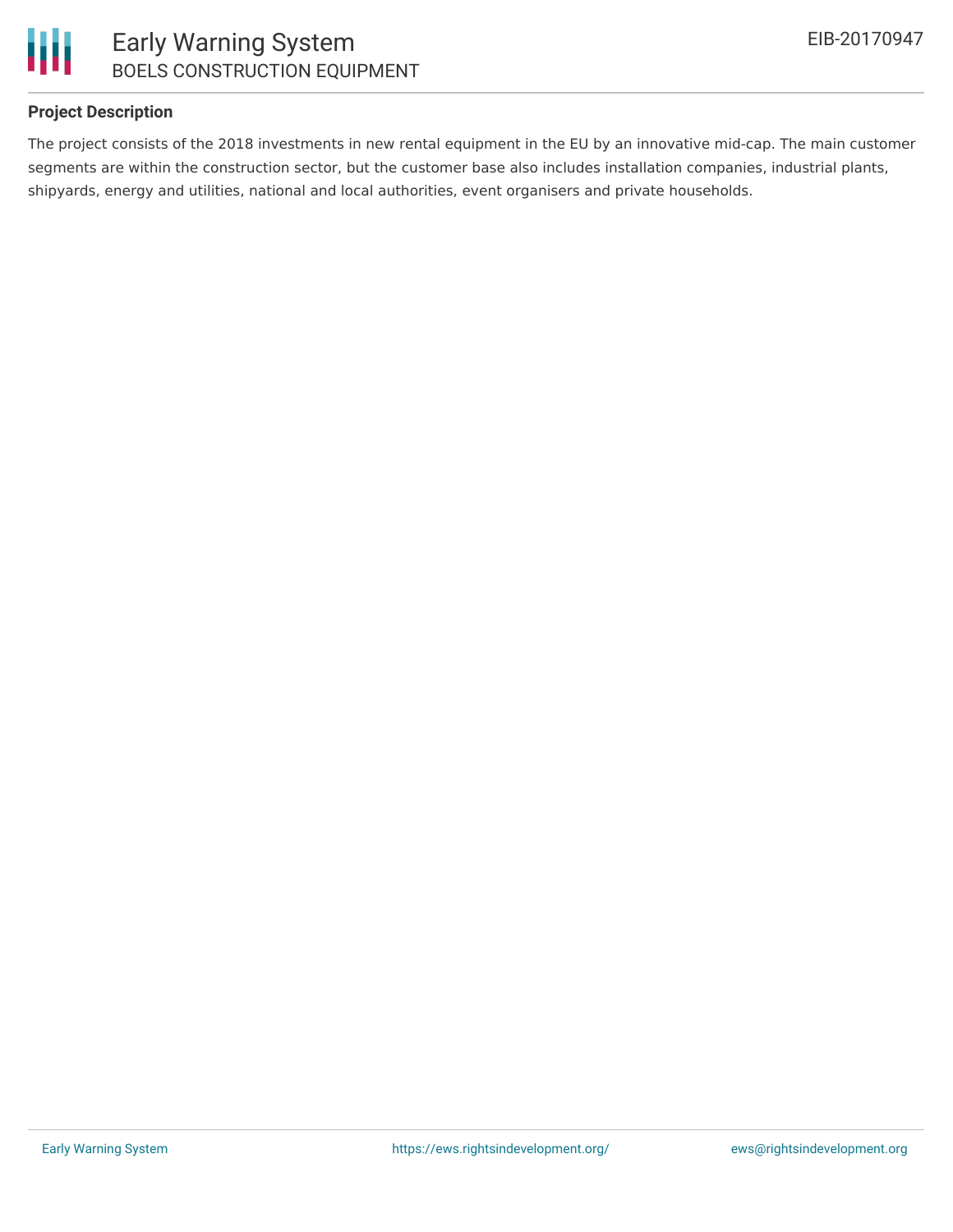

## Early Warning System BOELS CONSTRUCTION EQUIPMENT

## **Investment Description**

European Investment Bank (EIB)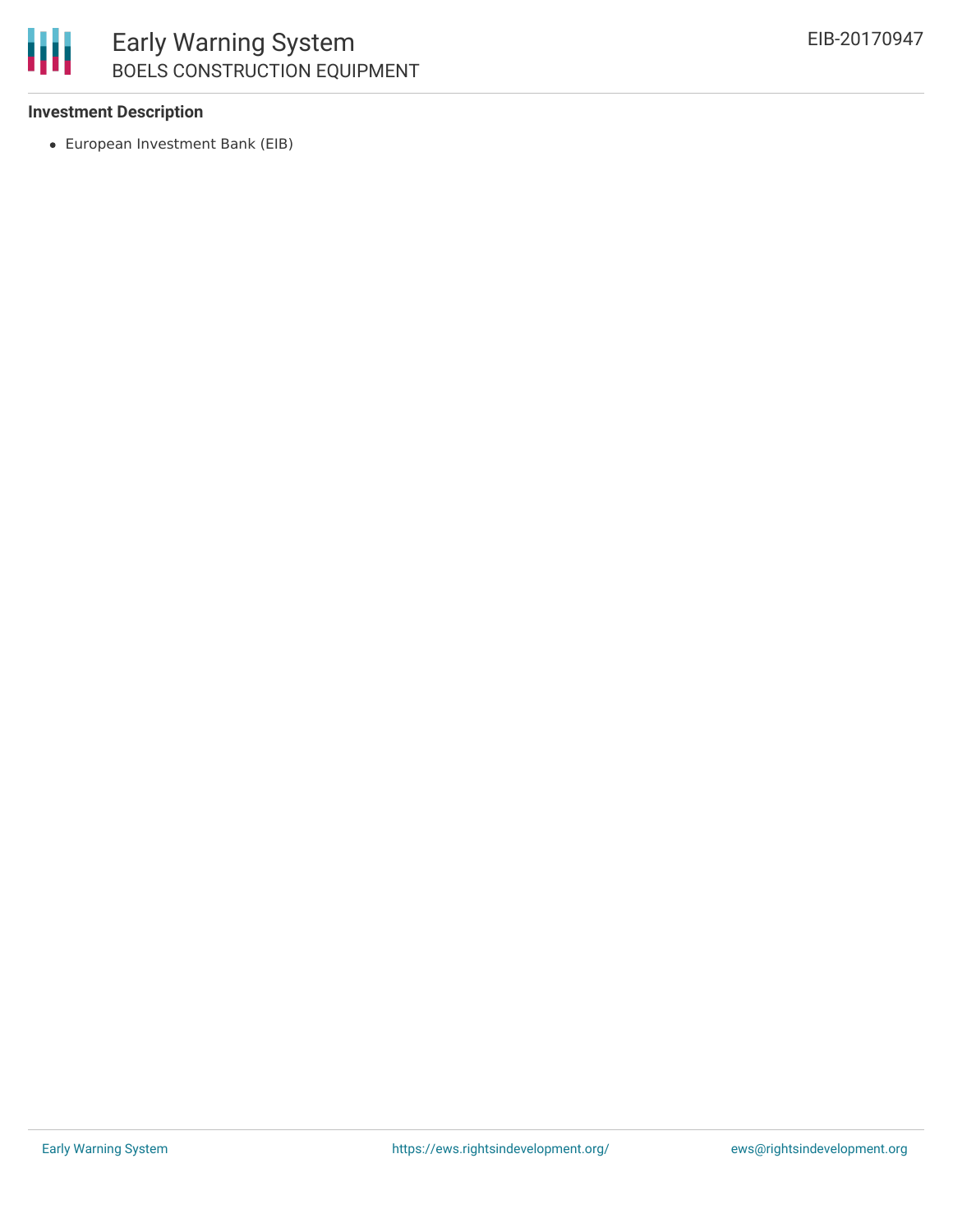# 冊

## Early Warning System BOELS CONSTRUCTION EQUIPMENT

| <b>Private Actor 1</b>   | <b>Private Actor</b><br>Role | <b>Private Actor</b><br>  Sector | <b>Relation</b>          | <b>Private Actor 2</b> | <b>Private Actor</b><br>2 Role | <b>Private Actor</b><br>2 Sector |
|--------------------------|------------------------------|----------------------------------|--------------------------|------------------------|--------------------------------|----------------------------------|
| $\overline{\phantom{0}}$ |                              |                                  | $\overline{\phantom{0}}$ | Boels Holding BV       | Client                         |                                  |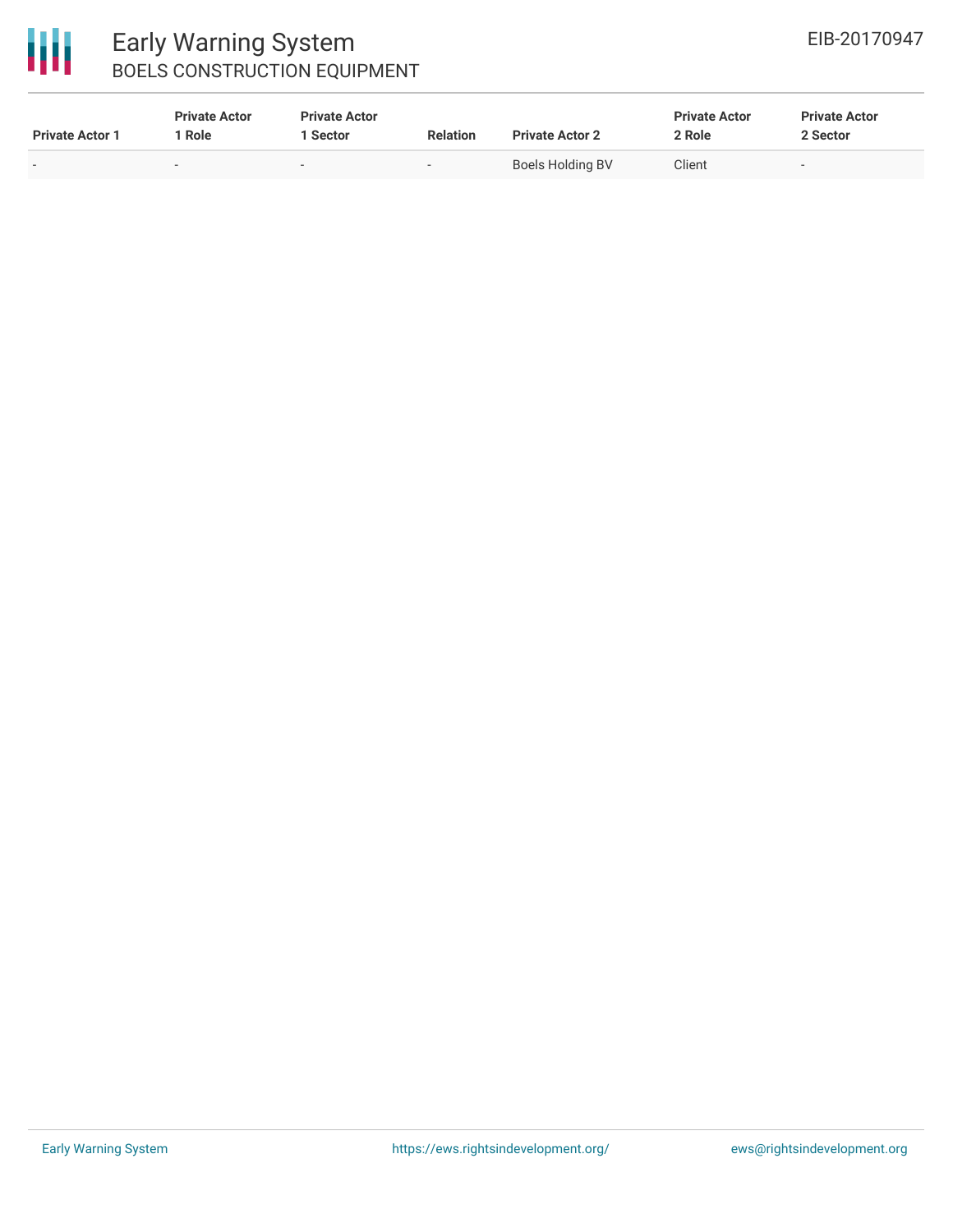## **Contact Information**

\*Contact information not provided at the time of disclosure\*

#### **ACCOUNTABILITY MECHANISM OF EIB**

The EIB Complaints Mechanism is designed to facilitate and handle complaints against the EIB by individuals, organizations or corporations affected by EIB activities. When exercising the right to lodge a complaint against the EIB, any member of the public has access to a two-tier procedure, one internal - the Complaints Mechanism Office - and one external - the European Ombudsman. A complaint can be lodged via a written communication addressed to the Secretary General of the EIB, via email to the dedicated email address complaints@eib.org, by completing the online complaint form available at the following address: http://www.eib.org/complaints/form, via fax or delivered directly to the EIB Complaints Mechanism Division, any EIB local representation office or any EIB staff. For further details, check:

http://www.eib.org/attachments/strategies/complaints\_mechanism\_policy\_en.pdf

When dissatisfied with a complaint to the EIB Complaints Mechanism, citizens can then turn towards the European Ombudsman. A memorandum of Understanding has been signed between the EIB and the European Ombudsman establishes that citizens (even outside of the EU if the Ombudsman finds their complaint justified) can turn towards the Ombudsman on issues related to 'maladministration' by the EIB. Note that before going to the Ombudsman, an attempt must be made to resolve the case by contacting the EIB. In addition, the complaint must be made within two years of the date when the facts on which your complaint is based became known to you. You can write to the Ombudsman in any of the languages of the European Union. Additional details, including filing requirements and complaint forms, are available at: http://www.ombudsman.europa.eu/atyourservice/interactiveguide.faces